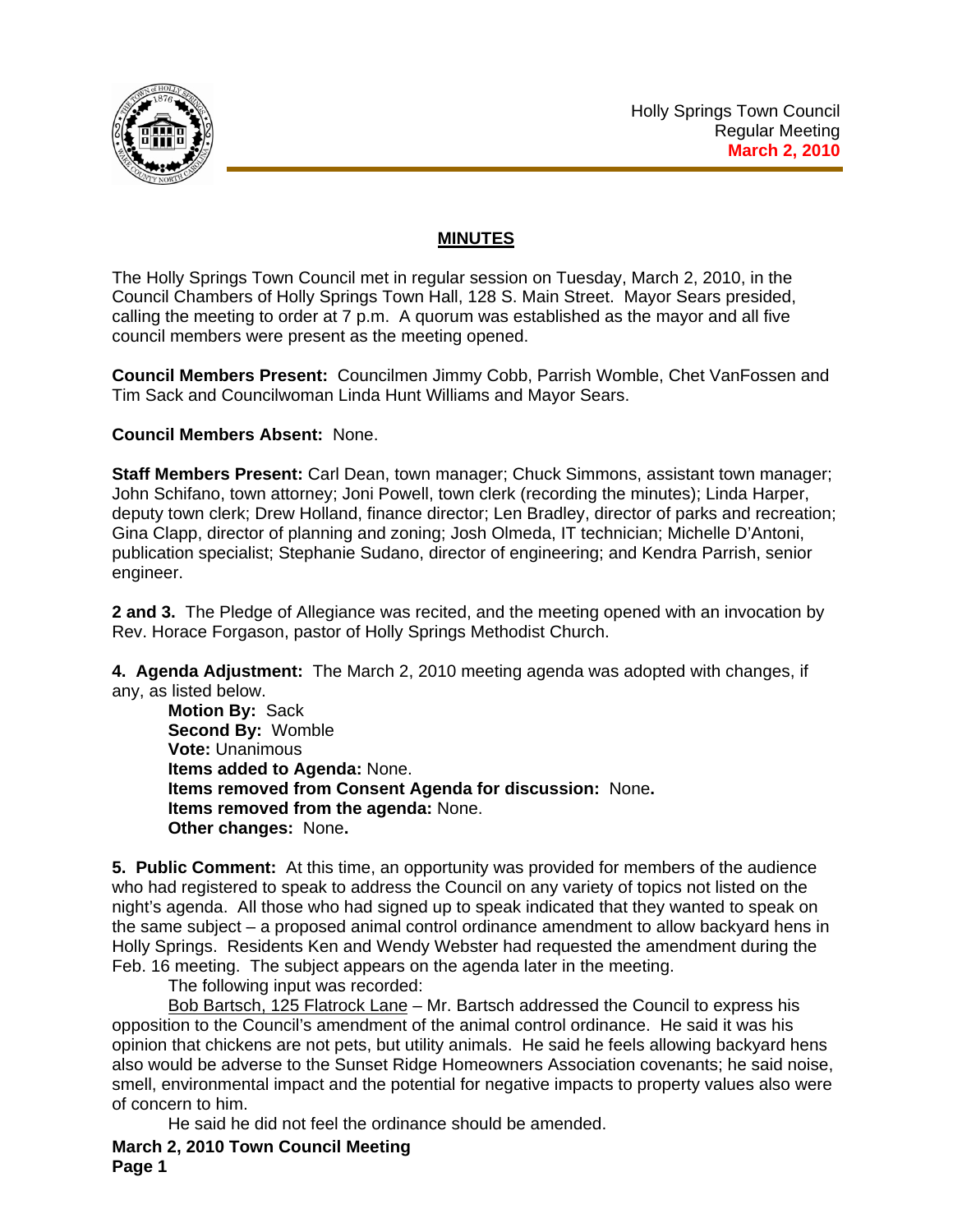John Evans, 6100 Windy Farm Lane – Mr. Evans addressed the Council expressing his support of the change that is proposed. He said he, as a resident of the town's extraterritorial jurisdiction, has farm animals, including chickens. He said his chickens are his pets, and he said chickens are cleaner and less trouble with less impact to the community than other domestic animals.

 Wendy Webster, 117 Flatrock Lane – Ms. Webster spoke in favor of the ordinance amendment. She said her husband has provided the Council with information about the national movement toward urbanized chicken keeping. She said she wanted to address the Council as a mother who is teaching her children sustainability and an organic lifestyle. She said keeping backyard hens also provides lessons in science and an interest in values.

 She said she would not be asking for the amendment if she, as a mother, thought that there would be any danger or negative impact to the environment or the community.

Ken Webster, 117 Flatrock Lane – Mr. Webster said he supported an amendment to the animal control ordinance to allow backyard hens. He said he would ask for a few text amendments to the draft ordinance amendment.

 He said he hoped the Council would distance itself from staff, who recommends that the ordinance not be amended.

 He pointed out that the current animal control ordinance allows residents to own dangerous dogs but not hens.

**6a. Girl Scout Week –** Mayor Sears presented a proclamation designating the week of March 8 as Girl Scout Week in Holly Springs in commemoration of the 98<sup>th</sup> anniversary of the Girl Scouts of the United States of America.

**Action:** None.

**7a. Public Hearing: Annexation Ordinance A10-02 –** Mr. Jones said the Town has received a petition for voluntary annexation of approximately .897 +/- acres located at 5817 Sunset Lake Road. The property owner is Jesus Leiva. He said the petition meets all the statutory requirements for annexation.

With that explanation completed, Mayor Sears opened the public hearing to accept input. The following comments were recorded: None. There being no comments, the public hearing was closed.

 **Action:** The Council approved a motion to adopt Annexation Ordinance #A10-02 annexing approximately .897-/+ acres owned by Jesus Leiva, and more particularly described as Wake County PINs: 0669.03-40-2686, into the corporate limits of the Town of Holly Springs.

**Motion By:** Sack **Second By:** Womble **Vote:** Unanimous

 *A* c*opy of Annexation Ordinance A10-02 is incorporated into these minutes as addendum pages.*

**8a. Parks and Recreation Advisory Committee Report –** Kevin Adams, chair of the Parks and Recreation Advisory Committee, made a presentation regarding Parks and Recreation budget needs for FY 2010-2011. He outlined the needs of the department in regard to land acquisition, building progress and maintenance.

Mr. Adams requested consideration as the next year's budget is prepared. He said he hoped that the Council would approve funding that would get the Town's master plans for parks back on track.

**Action:** None.

**9. Consent Agenda:** The Council approved a motion to approve all items on the Consent Agenda. The motion carried following a motion by Councilman Sack, a second by Councilman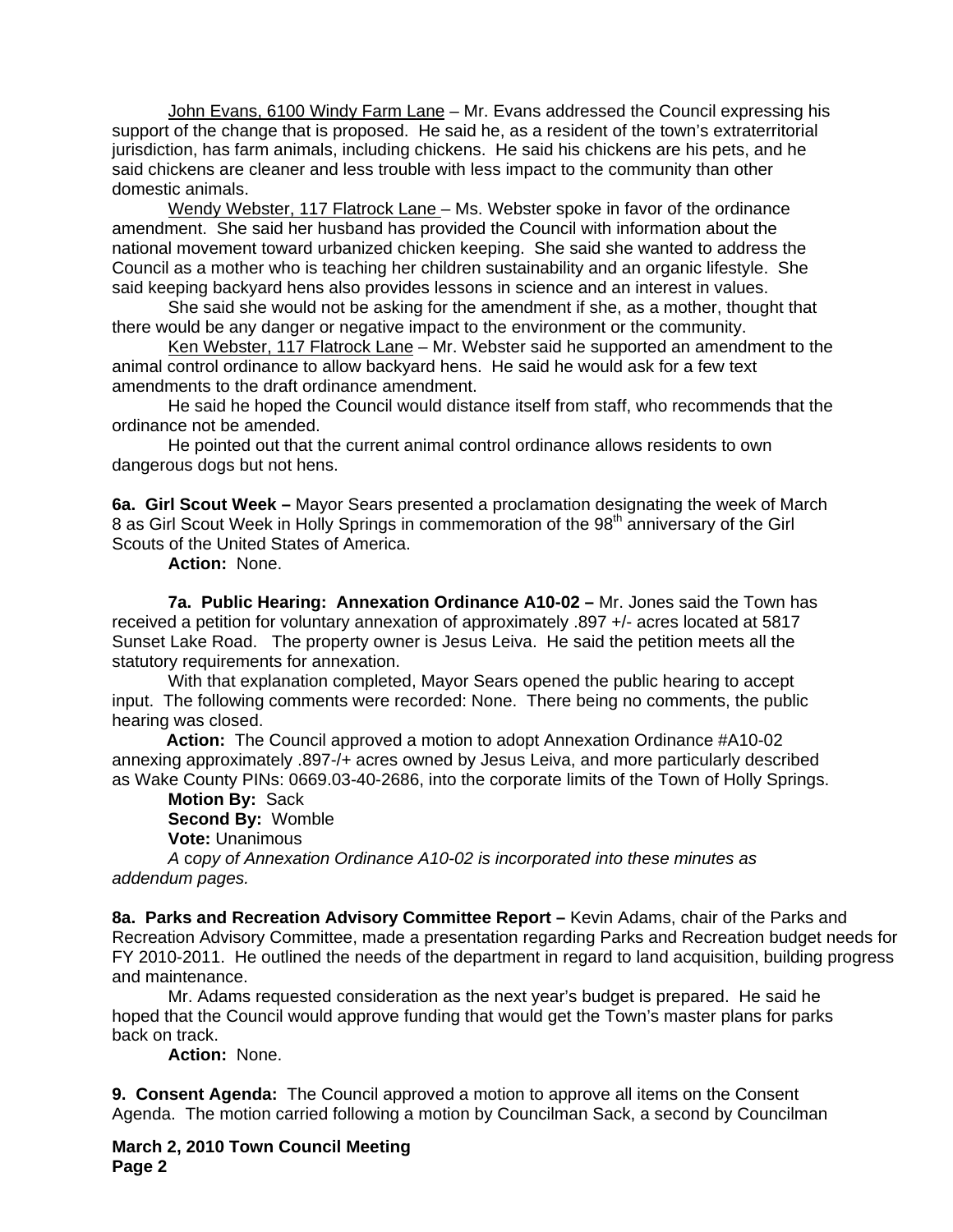Womble and a unanimous vote. The following actions were affected:

9a. Minutes – The Council approved minutes of the Council's regular meetings held on July 21, 2009 and Feb. 16, 2010.

9b. Public Works and Old Police Station Property Appraisal - The Council authorized the Town Manager to enter contracts with Commercial Appraisal Group to perform property valuations of the public works and former police station properties.

9c. Set Special Meeting – The Council set a special meeting for March 5-7, 2010 at The Carolina Inn in Pinehurst for the purpose of a retreat workshop on growth, development, infrastructure, water supply and policy matters.

9d. Erosion and Sedimentation Control Program Review - The Council received a report of a State review of the Town's erosion and sedimentation control program.

9e. NCDOT Mowing Agreement- The Council extended an agreement with NCDOT for the Town's mowing of State road rights of way for \$15,147 during the 2010 mowing season.

**10a. Phase Three Sidewalk Project** – Ms. Parrish said at a previous Town Council meeting, a sidewalk project was endorsed, the alignment approved, and an initial project budget established. This project is phase 3 of a larger project funded in part by a grant from the John Rex Foundation.

Ms. Parrish said that staff has completed 25% design plans in-house for a proposed sidewalk along the south side of Earp Street, west side of Raleigh Street, and north side of Holly Springs Road. She said when the project was endorsed and the alignment was approved, Council asked that staff evaluate installation of the 5-foot concrete sidewalk at both temporary and permanent locations relative to the ultimate street cross section. (Permanent location is typically farther outside existing right of way and requires significantly more grading, more easements, and more up front expense – it is usually more difficult to achieve on projects where curb and gutter and road widening is not being performed at the same time, such as with this project).

She said preliminary 25% designs were prepared showing both permanent and temporary sidewalk locations.

Ms. Parrish said that staff recommends installing sidewalk at temporary locations in some cases and at permanent locations in others:

- permanent location on Holly Springs Road there are no residences along this stretch of the project, and it would have minimal impact;
- temporary on Earp Street permanent location would include additional right of way/easement expense and impact to residential lots; there are no foreseeable improvement projects to the road that would cause for relocation of the sidewalk;
- temporary on Raleigh Street permanent location would include additional right of way/easement expense and more impact to residential lots; there are no foreseeable improvement projects to the road that would cause for relocation of the sidewalk; and the temporary location is consistent with the location of the rest of the sidewalk on Raleigh Street.

**Action:** The Council approved a motion to approve staff recommendation of sidewalk locations along the south side of Earp Street, west side of Raleigh Street, and north side of Holly Springs Road.

**Motion By:** Sack **Second By:** Womble **Vote:** Unanimous.

**10b. Green Oaks Parkway Stream Stabilization Options Contract** – Ms. Parrish said the Town has determined that stream stabilization at four of the stream crossings installed as part of the two-lane Green Oaks Parkway project require repair in order to comply with the United States Army Corps of Engineers and state Division of Water Quality permits. To assist in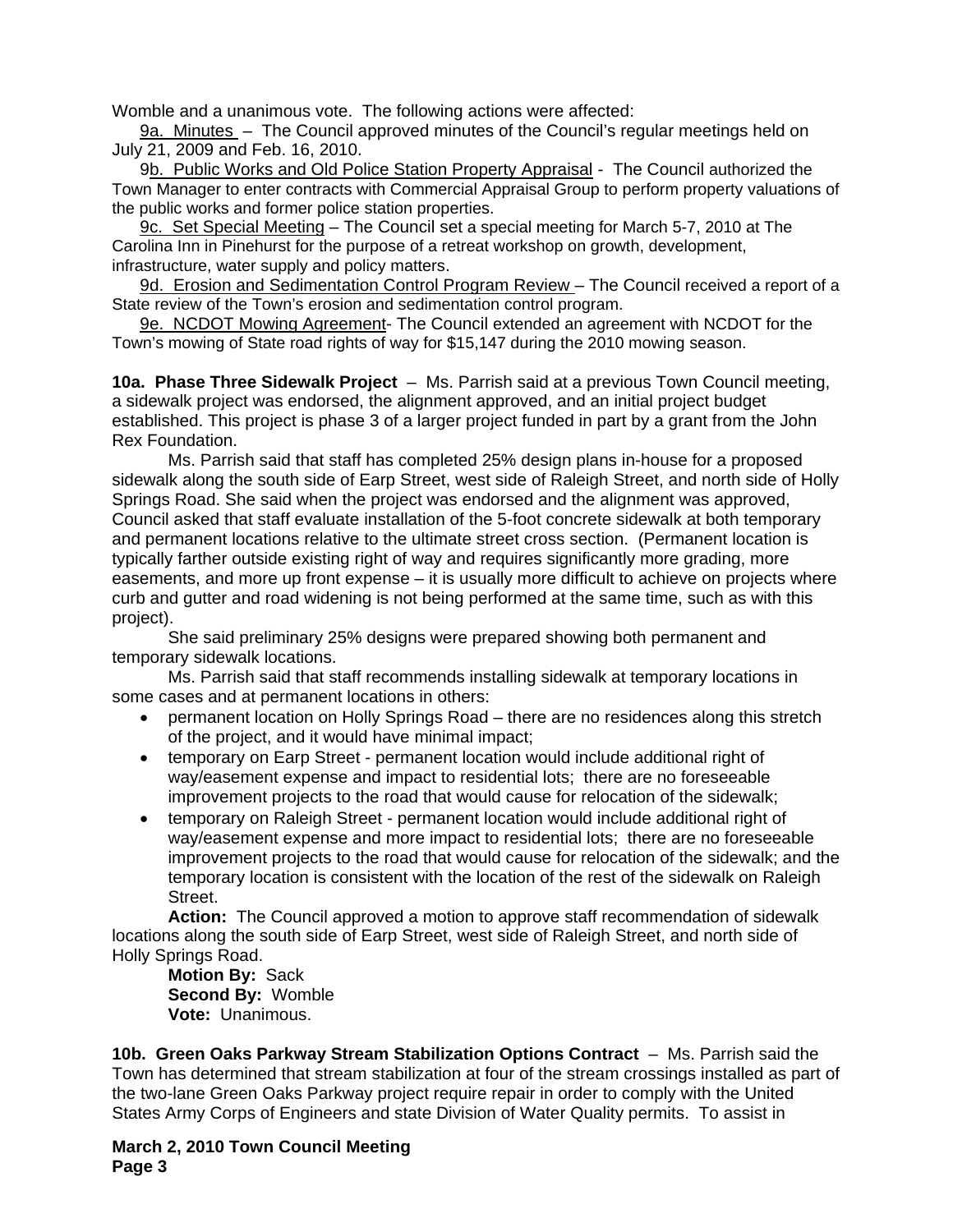implementation and identification of the necessary repairs, the Town has negotiated a contract for professional services with Kimley-Horn and Associates.

She said Kimley-Horn and Associates is very familiar with both the two-lane and fourlane Green Oaks Parkway projects and is in the best position to undertake this professional services work for the Town.

She said the tasks include preparation of a memorandum providing options for repair and preparation of construction drawings and specifications, bid documents and an engineer's opinion of costs. The consultant also would meet with both the USACE and NCDWQ to facilitate and secure permits and approvals; would bid the project and conduct the preconstruction meeting and site inspections of this specialized repair work; and would provide the required final certification on the construction work once it is performed.

**Action:** The Council approved a motion to enter a contract with Kimley-Horn and Associates in the amount of \$27,500, plus 10% contingency for a total project cost of \$30,250, for the engineering of stream stabilization options in the Green Oaks Parkway project.

**Motion By:** Womble **Second By:** Sack **Vote:** Unanimous.

**10c. Animal Control Ordinance Amendment** – Mr. Schifano said at the Feb. 16 Town Council meeting, residents Ken and Wendy Webster addressed the Council in Public Comment with a request that the Council consider amending the Town's animal control ordinance to allow backyard laying hens.

 The Council directed that the Town Attorney prepare such an ordinance for consideration by the Council.

 He said his draft amendment of Town Code Section 12-80 would allow chickens in limited numbers in certain circumstances, providing for such factors as lot size and setbacks and permitting procedures for coops. Mr. Schifano says that the amended draft is similar to that adopted by other towns that have amended their ordinances in order to allow hens to be kept within the town limits.

 Mr. Schifano reported that Town staff discussed the proposed revision at length and through the input of all departments the consensus was reached that the town staff would recommend that the ordinance not be amended. The concern of staff was primarily that the call volume to the animal control program would increase significantly, that the average lot size in Holly Springs is not conducive to house poultry, that regulation of the appearance of coops and pens would be problematic, and that while most owners of chickens would be responsible in disposing of animal waste, a significant number may not, causing noise and smell complaints from adjacent landowners.

 He said other concerns mentioned by staff members: polluted storm water run-off; wildlife that would be attracted by chickens; subdivision covenants and how the town is usually expected to enforce covenants; and cranky neighbors complaining of noise and smell – even if there isn't any.

 Funding may not be an issue at this time, but the Council also may want to take into consideration the potential future fiscal impact in requiring additional animal control resources.

Mr. Schifano said that most staff recommend against an amendment because of the negative impact on town operations.

Chief Herring addressed the Council reporting that his contacts with animal control departments across the state indicate to him that allowing backyard hens adds a considerable burden to municipal operations.

In discussion, Council members noted that the ordinance would have to apply to everyone, and although the Websters would probably keep their hens properly, there would be those who would not.

Councilwoman Williams spoke in favor of the change, noting that families should be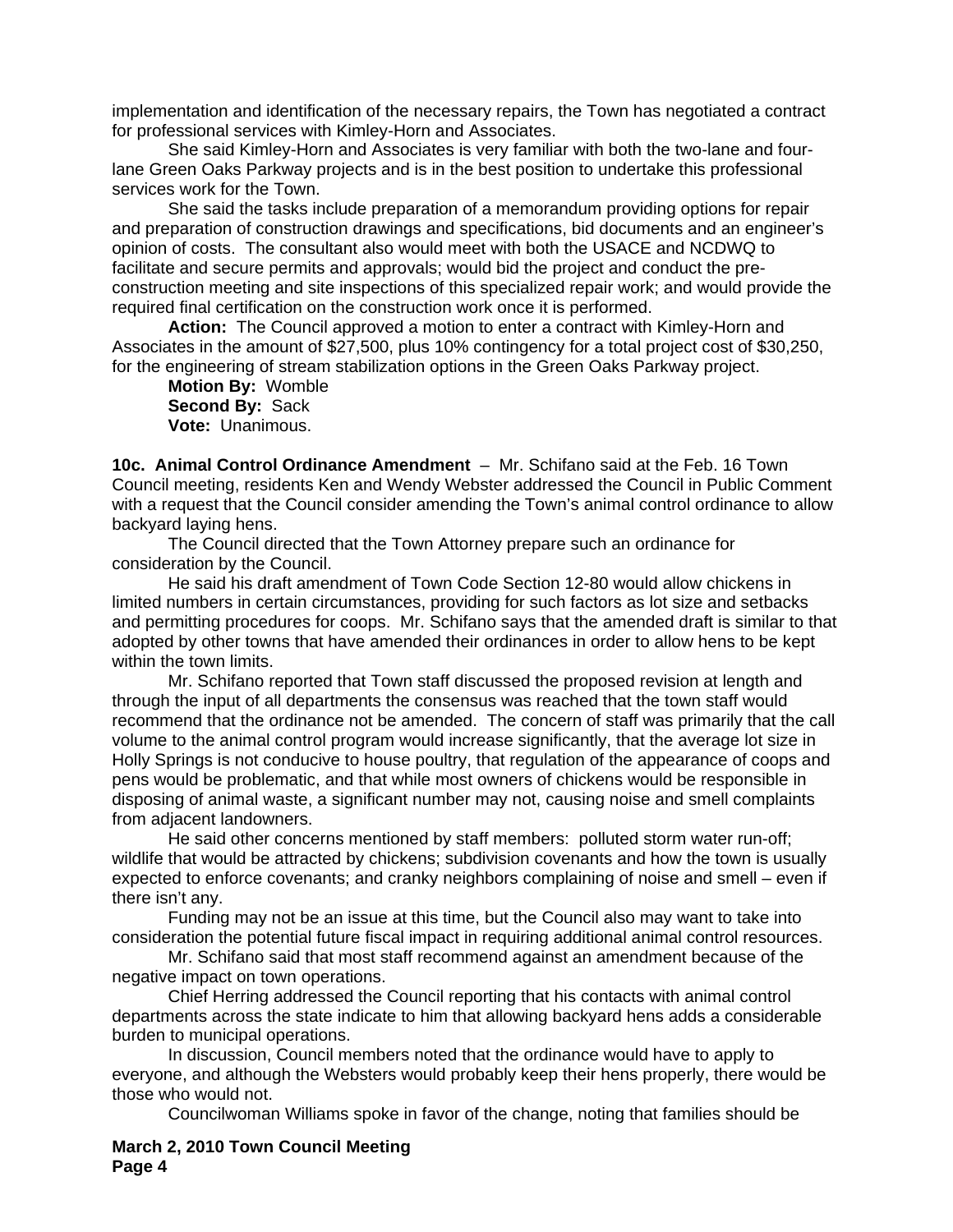allowed to keep hens. She said a minimum of one-acre lot size would be prudent.

Councilman VanFossen said he would not be in favor of any ordinance changes.

Councilman Womble said he would not favor an ordinance change because he feels there would be added animal control calls in response to wildlife that would be attracted. He said he also does not feel the Town should change its ordinances to serve a few.

Councilman Cobb, who once worked for a commercial egg producer, says one acre lots would be all right, but he does not believe chickens should be kept on smaller lots. He said he shares concerns about wildlife and the impact on the animal control department, so he is in favor of keeping the ordinance the way it is.

Councilman Sack said he understands the residents' point, but he noted that the Webster family got the chickens at odds with their neighborhood covenants and Town Code and now they want the Town to change the ordinance to suit them.

Councilwoman Williams said she has received a lot of phone calls in support of an ordinance change.

**Action:** The Council considered a motion to amend the Town's animal control ordinance so as to allow hens to be kept on residential lots of at least one acre in size.

**Motion By:** Williams

**Second By:** None

**Vote:** The motion died for lack of a second.

*No other action was necessary to accomplish the Council's objective to not amend the existing animal control ordinance.* 

**11. Other Business:** Councilman Womble asked Mr. Dean if the Town could establish 2-hour parking on Center Street. Mr. Schifano said if there was a consensus of the Council, an ordinance can be brought back.

 Councilman Sack added that the Council also should designate a No Parking on Sunset Oaks and at the circle at Holly Springs Cultural Center.

**12. Manager's Report:** Mr. Dean reminded the Council about the Council's upcoming 2010 retreat, which is scheduled for March 5-7, 2010 at The Carolina Inn in Pinehurst.

**13. Closed Session:** The Council approved a motion to enter into Closed Session, pursuant to NCGS 143-318.11(a)(3) to consult with the Town attorney regarding a matter of settlement authority.

**Motion By:** Womble **Second By:** VanFossen **Vote:** Unanimous.

## *General Account, Closed Session – March 2, 2010*

 In Closed Session, the Council discussed with the Town Attorney a matter relating to the Holly Springs Business Park pump station project and liquidated damages brought on by project time extensions.

 Mr. Schifano explained that \$344,000 in liquidated damages had been negotiated down to \$200,000 in a settlement credit to the Town. The attorney recommended a settlement in that amount.

**Action:** The Council approved a motion to provide the Town Attorney settlement authority amounting to \$200,000 in the Holly Springs Business Park pump station project matter.

**Motion By:** VanFossen **Second By:** Cobb **Vote:** Unanimous.